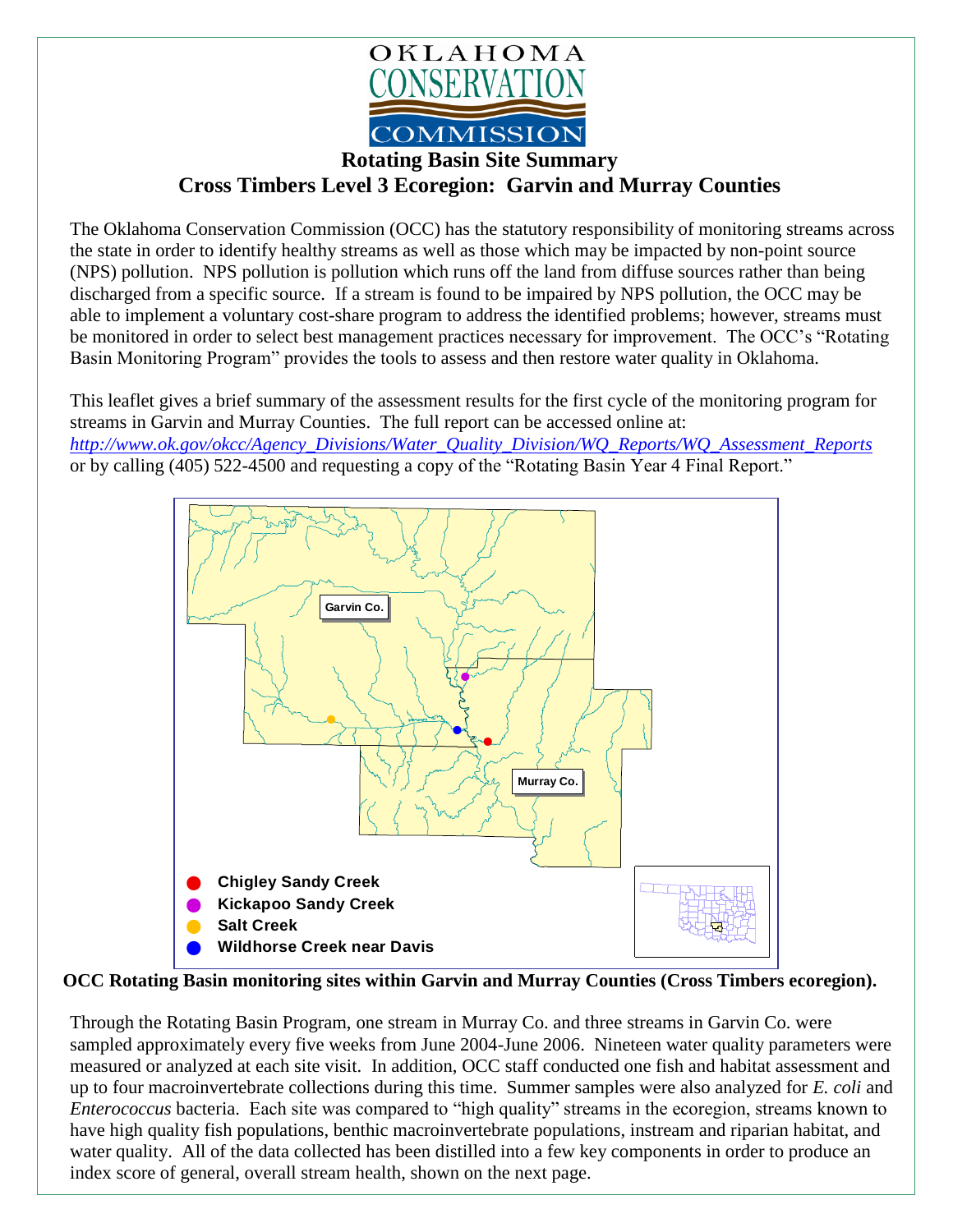**Summary of general stream health as determined by comparison to high quality streams in the Cross Timbers ecoregion and by assessment using Oklahoma State Water Quality Standards†.**

| 0<br>moderate<br>good<br>poor  | $\mathbf{\sigma}$<br><b>Good</b>     | <b>Moderate</b>                                 |                                       | <b>Poor</b>       |
|--------------------------------|--------------------------------------|-------------------------------------------------|---------------------------------------|-------------------|
|                                | <b>Chigley Sandy</b><br><b>Creek</b> | <b>Wildhorse</b><br><b>Creek</b><br>(nr. Davis) | <b>Kickapoo Sandy</b><br><b>Creek</b> | <b>Salt Creek</b> |
| <b>Overall Stream Health</b>   | 53                                   | 35                                              | 29                                    | 25                |
| Phosphorus                     | 5                                    | 5                                               | 5                                     | 5                 |
| Nitrogen                       | 5                                    | $5\overline{)}$                                 | 3                                     | 5                 |
| Ammonia                        | 5                                    | 5                                               | 5                                     | 5                 |
| Dissolved Oxygen               | 5                                    | 5                                               | 5                                     | 5                 |
| pH                             | 5                                    | 5                                               | 5                                     | 5                 |
| Turbidity                      | 5                                    | 5                                               | $-5$                                  | 5                 |
| Salts (chloride, sulfate, TDS) | 5                                    | $-5$                                            | 5                                     | $-5$              |
| Fish                           | 5                                    | 5                                               | 3                                     |                   |
| Macroinvertebrates             | 5                                    | 5                                               | 3                                     | 3                 |
| Instream/Riparian Habitat      | 5                                    | 5                                               | 5                                     |                   |
| Bacteria                       | 3                                    | $-5$                                            | $-5$                                  | $-5$              |

*Scale of 1-5 with 5 being the best*

KEY: 1=significantly lower than high quality sites

3=not as good as high quality sites but not impaired

5=equal to or better than high quality sites in the area

-5=impaired by state standards

**Chigley Sandy Creek (OK310800-02-0190D):** This stream is not impaired. All values were good with the exception of bacteria, which was slightly higher than high quality streams in the ecoregion, but not impaired.

**Kickapoo Sandy Creek (OK310810-01-0050G):** This stream is on the state's 303(d) list† as impaired for turbidity and bacteria. High levels of nitrogen were recorded as well. The fish and macroinvertebrate communities were of lower quality than high quality sites in the ecoregion but not significantly so.

Salt Creek (OK310810-03-0080G): This stream is on the state's 303(d) list<sup>†</sup> as impaired for chloride and bacteria. Relative to high quality sites in the ecoregion, the fish community was poor, and the instream habitat was of significantly lower quality. The macroinvertebrate community was slightly impaired.

**Wildhorse Creek near Davis (OK310810-03-0010D):** This stream is on the state's 303(d) list† as impaired for chloride and bacteria. All other values were good.

† The use of Oklahoma Water Quality Standards to assess streams and the 2008 results are described in the DEQ's 2008 Integrated Report, accessible online at *http://www.deq.state.ok.us/wqdnew/305b\_303d/2008\_integrated\_report\_entire\_document.pdf*